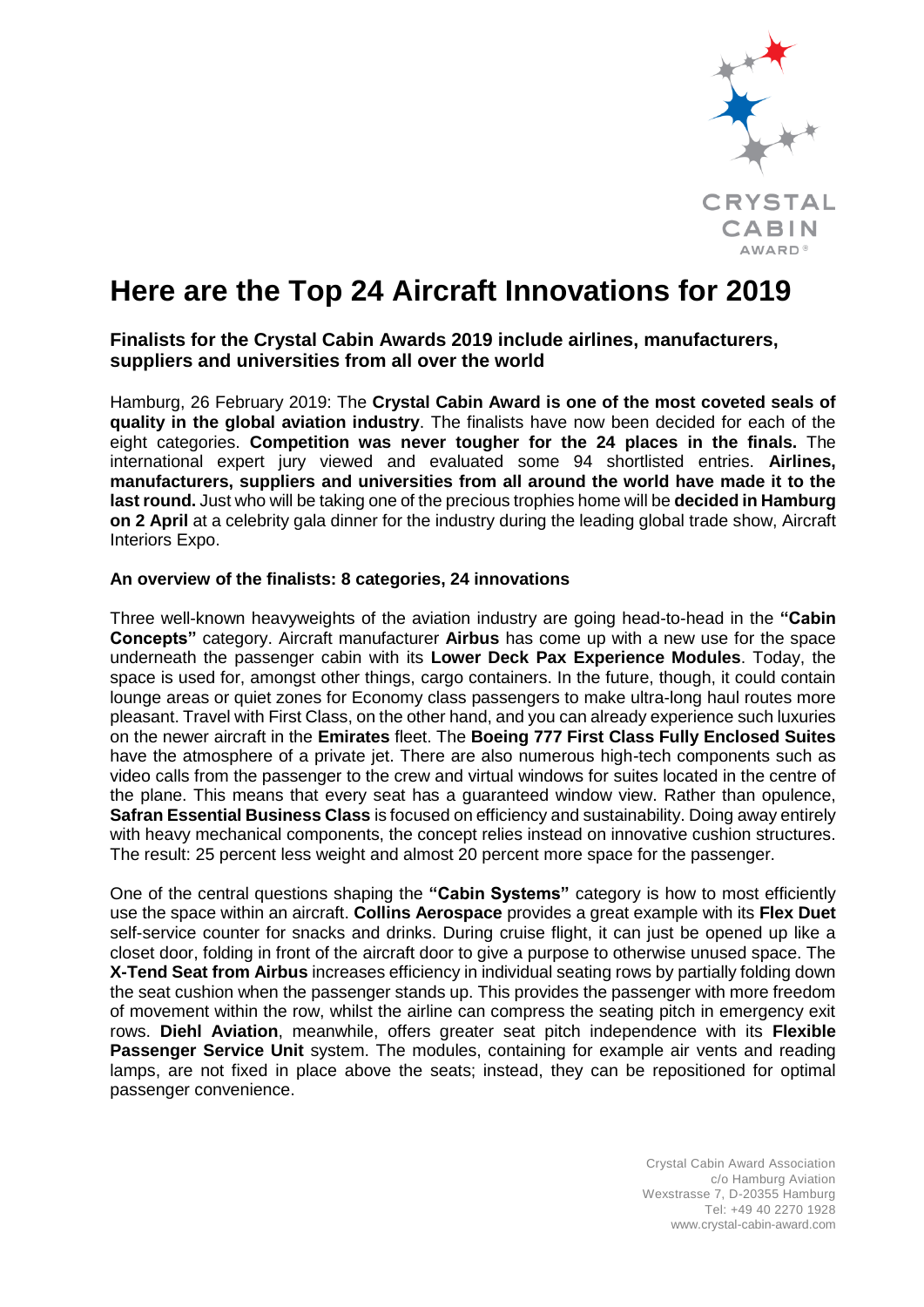

And if perfectly positioned air vents aren't enough to keep everything smelling of roses, one finalist's concept for the **"Greener Cabin, Health, Safety and Environment"** category may have the solution: the **nanoe air filtration system** by **Panasonic** extracts pungent smells from the cabin, for example after meals, improving the air quality. Sadly, the concept is currently only available for Business Class. For some years already, the **Skycouch** from **Air New Zealand** has led the way in creating a genuine luxury upgrade for Economy Class passengers, converting an entire row of seats to a bed on demand. And now, this practical concept is available in a family edition, with new belts and safety guards ensuring that even babies and infants can be safely put to bed here. The jury showed its appreciation of this enhancement with a place in the finals. **Diehl Aviation** provides the third candidate in this category, too, with an innovation equally advantageous for old and young. The **UV-LED Water Disinfection Unit** is a retrofit antibacterial filter for the toilet area. For the first time, tap water is reliably drinkable on board.

A different type of passenger wellbeing, meanwhile, is at the heart of the **"In-flight Entertainment and Connectivity"** category. One entry here has won over not just the jury but also the Emirates airline. The **virtual windows** from **Collins Aerospace** are already in use in the airline's concept that has made the finals in another category. **Global Eagle** has a product that benefits not just First Class passengers: the **Low-Earth Orbit Satellite, LEO**. Floating in space at a relatively low altitude, it provides extra-fast broadband internet for airborne clients, even in regions currently subject to poor connectivity, such as polar regions. **United Airlines**, on the other hand, is here with connectivity between the passenger and the in-flight entertainment system. **"Entertainment for All"** provides passengers with diverse, semantically valid settings to personalise the multimedia experience on board.

Another **Collins Aerospace** concept is in the spotlight — in the truest sense of the word — in this year's **"Material & Components"** category. The **µLED Reading Light** replaces existing cabin reading lamps with ingenious LED technology. With precisely targeted light cones, a single lamp can illuminate several seats. The **Lumina** concept from **KYDEX** is all about pleasant lighting, too. The US company has developed a thermal plastic that can conduct light and provides mood lighting via plastic panels in the cabin. If privacy is what you need for a sense of wellbeing, the **Flexible Door** from supplier **Safran** may be your thing. The thinly coated element is integrated in the side wall of the Business Class seating berth and can be drawn across between the seat and the aisle, almost like a blind, when needed. For passengers, it means more privacy; for airlines, the ultralight weight makes it attractive.

The **"Passenger Comfort Hardware"** category is home to physically larger amenities. This includes the **Active Noise Control** technology for Business Class seats from **Panasonic**. Noisecancelling headphones will be a thing of the past with this seat, which filters the cabin and engine background noise by itself at the press of a button. Calming music or bird noises can be added if required, accompanied by the appropriate lighting. It brings sleeping in the skies close to cloud nine. And in **Economy Class**? Here, too, attention has been paid to long-haul **sleeping comfort**. Seat manufacturer **RECARO** has enhanced its long-haul route seat with a number of comfort elements that make it a little more like an armchair at home. This includes a flexibly adjustable head and neck support as well as movable back and leg upholstery. French design studio **Style** 

> Crystal Cabin Award Association c/o Hamburg Aviation Wexstrasse 7, D-20355 Hamburg Tel: +49 40 2270 1928 www.crystal-cabin-award.com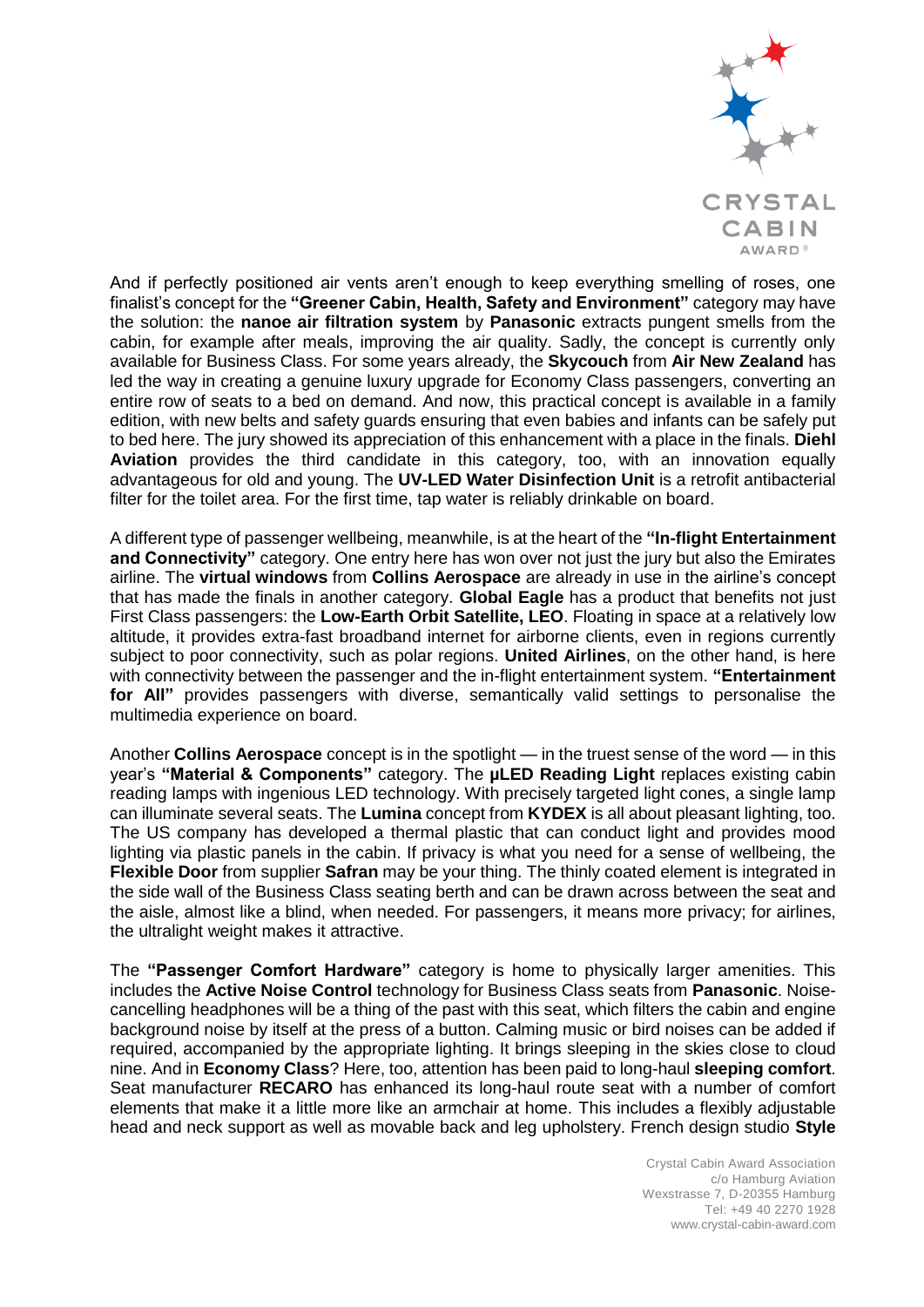

**& Design** has taken an even more radical approach to long-haul seating. The **Moments** concept significantly extends the seating space in Business Class, offering a range of sofa-like positions for sitting, lying and tuning, without costing the airline in terms of precious space.

Radical new travel ideas are traditionally the domain of the **"University"** category for the Crystal Cabin Award, with students from all over the world bringing their competing plans for the future to the arena. Sahngseok Lee from **Hongik University** in Korea, for example, has designed the **1 For All** concept in collaboration with seating manufacturer **Adient**. It interweaves the various seat classes to achieve the maximum possible use of space. Premium and Economy passengers may find themselves next to one another or even above or below one another — alone or within compartments. Clément Heinen of **Delft University of Technology** in the Netherlands has undertaken a redesign of Business Class, in collaboration with **Safran**. The innovative "**Stratus**" seat can not only be ergonomically tilted, it can also be turned into a standing desk for completing office work. Joseph Lane from the **University of Cincinnati**, meanwhile, has developed an innovative approach to on-board catering. With the **SkyDining** app, passengers will not just have the choice of "chicken or pasta"; instead, they can order a meal from a restaurant at the departure airport in advance, using their smartphones. The meal is delivered to the airport at the gate and served hot during the flight — in an environmentally friendly cardboard box, of course.

Creative ideas from outside the academy find their place at the Crystal Cabin Award, too, in the **"Visionary Concepts"** category. Flexibility is the order of the day here again this year, as seen in the **Ultraflex Zone** from **AIM Altitude** that has made it to the final round. Passengers of all classes can use the snack bar, relax in lounge chairs, work on a presentation at a laptop workstation or do something for their physical comfort in the yoga zone. The **Peacock Suite** from **Paperclip Design** in Hong Kong offers more space for airlines to vary their First Class products, with flexible partitions and seating arrangements allowing for individual products to be put together on a flight-by-flight basis as required, ranging from family compartments to three-room luxury suites. **Boeing**, meanwhile, has approached visionary cabin redesign from a different perspective. The **Smart Cabin** transforms the aircraft interior into an "Internet of Things" for crew members. Similar to a Smart Home infrastructure, it allows for all components to be digitally managed and controlled with voice commands, from lighting to seating and even lavatories.

# **The innovations of the year — showdown on 2 April**

The **Crystal Cabin Award, an initiative of the cluster Hamburg Aviation**, is presented in **eight categories**: "Cabin Concepts", "Cabin Systems", "IFEC", "Greener Cabin, Health, Safety and Environment", "Material & Components", "Passenger Comfort Hardware", "University", and "Visionary Concepts".

To win one of the coveted snow-white 3D printed trophies, the 24 finalists now have to present their ideas in person to the 27 members of the [international expert jury.](http://www.crystal-cabin-award.com/judging-panel.html) Winners will be announced at a prestigious **Gala Dinner** taking place in the **trading floor hall of the Hamburg Chamber of Commerce on 2 April,** as always as part of the Aircraft Interiors Expo (2 – 4 April in Hamburg). Guests of honour will include **Hamburg's Governing Mayor, Dr Peter Tschentscher**, along with